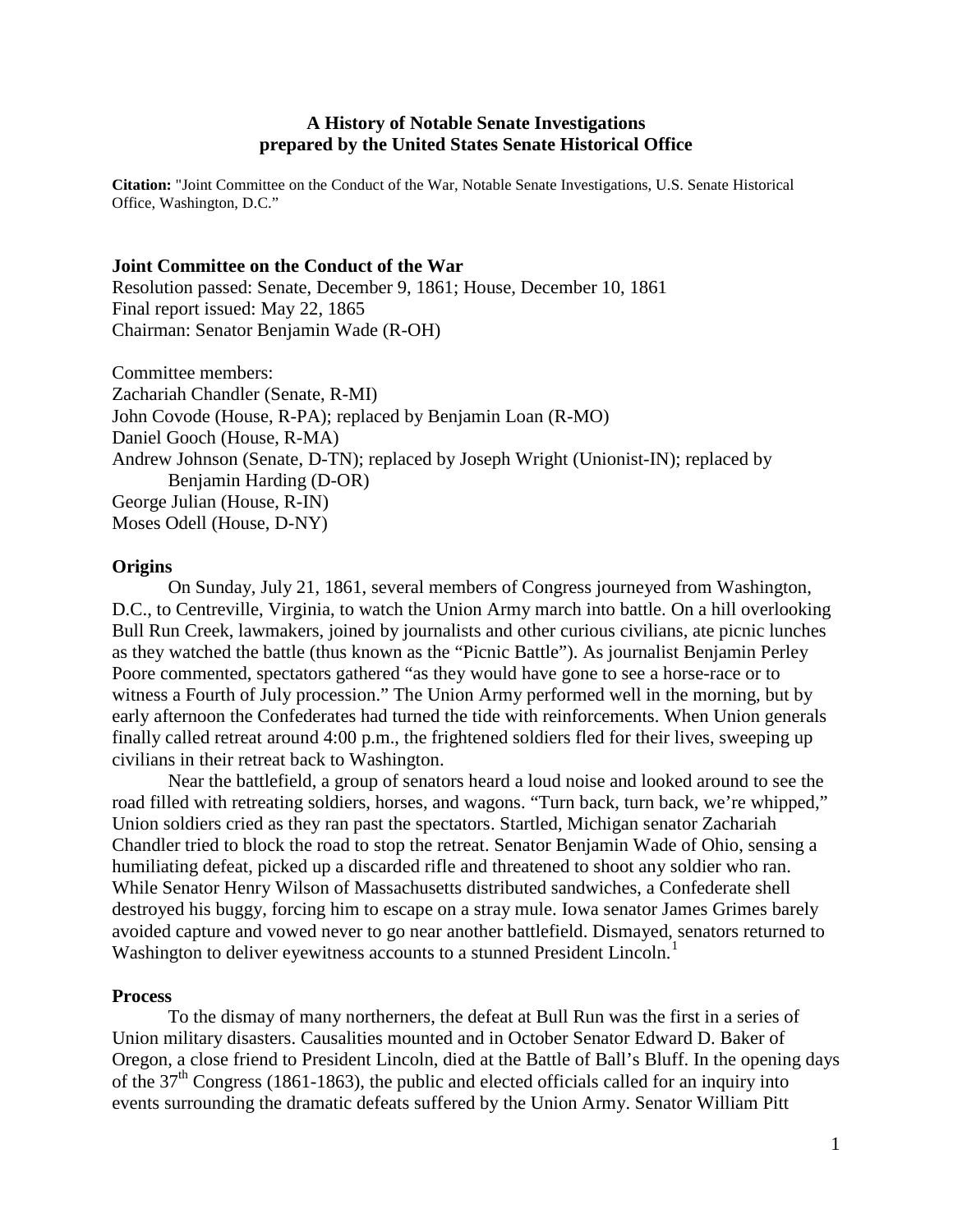Fessenden of Maine articulated the thoughts of many when he said, "We see many things done which do not meet the public approbation. We see some things done which we do not approve ourselves, and which evidently call for an investigation, or, at any rate, call for such an explanation as shall satisfy the people."<sup>[2](#page-2-1)</sup> In that spirit, Senator Chandler introduced a resolution on December 5, 1861, to investigate the battles at Bull Run and Ball's Bluff, while other senators demanded a broad inquiry into the conduct of the war. Consequently, Senator Grimes amended the resolution, calling for a joint committee to examine all aspects of the war. The concurrent resolution, passed on December 10, 1861, created a joint committee comprised of three senators and four representatives and granted its members the power to "inquire into the conduct of the present war and to send for persons and papers."[3](#page-2-2) Five Republicans and two Democrats served on the committee, reflecting Republican control of the Civil War era Congress. Traditionally, the senator who proposed the resolution chaired the committee, but Chandler deferred to his close friend and colleague Senator Wade, believing that the Ohioan's legal background made him particularly well suited for directing the investigation.[4](#page-2-3)

# **Public Relations**

Members of the joint committee agreed to keep their deliberations secret. Meeting in a Senate committee room, the joint committee held no public hearings and forbade those who testified from speaking with the press.<sup>[5](#page-2-4)</sup> Committee members regularly broke their own rules, however, leaking information to newspapers to generate public support for their efforts. In March of 1862, for example, committee members leaked the written statement of General John C. Frémont, commander of the Western Department and a favorite of the committee, to the *New York Daily Tribune*. They hoped to enlist public opinion behind General Frémont's controversial actions in the field, and to draw upon this well of public support to lobby Lincoln for Frémont's reappointment.<sup>[6](#page-2-5)</sup>

Committee investigations were driven, in part, by allegations published in popular newspapers about the performance of commanders and conditions in the field. Following newspaper accounts that General William R. Montgomery treated soldiers "inhumanely and disloyal men and women very leniently," the Joint Committee called on Montgomery to testify to the charges.<sup>[7](#page-2-6)</sup>

#### **Investigation**

Abolitionists known as "Radical Republicans" dominated the committee and frequently criticized the president's war strategy as not being aggressive enough. Senator Wade, irritated by the president's gradual approach to emancipation and equality for African Americans, dismissed Lincoln as "a fool."<sup>[8](#page-2-7)</sup> The joint committee itself faced criticism from Washington insiders who decried its work as misguided and ill-informed. Critics noted that the joint committee was wellintentioned, but that its members had no military experience and seemed unqualified to analyze war-related decisions and the commanders who made them. Some military leaders dismissed the inquiry as partisan or ideological and not in the nation's best interest. Benjamin Perley Poore denounced the committee as "a mischievous organization, which assumed dictatorial powers."<sup>[9](#page-3-0)</sup>

Regardless of such criticism, the Joint Committee on the Conduct of the War pursued a broad investigatory agenda. In addition to examining failed military campaigns, the committee scrutinized a number of wide-ranging issues, including corruption in military supply contracts, the mistreatment of Union prisoners by Confederate forces, the massacre of Cheyenne Indians, Union trade activities, and gunboat construction, to name just a few. The joint committee worked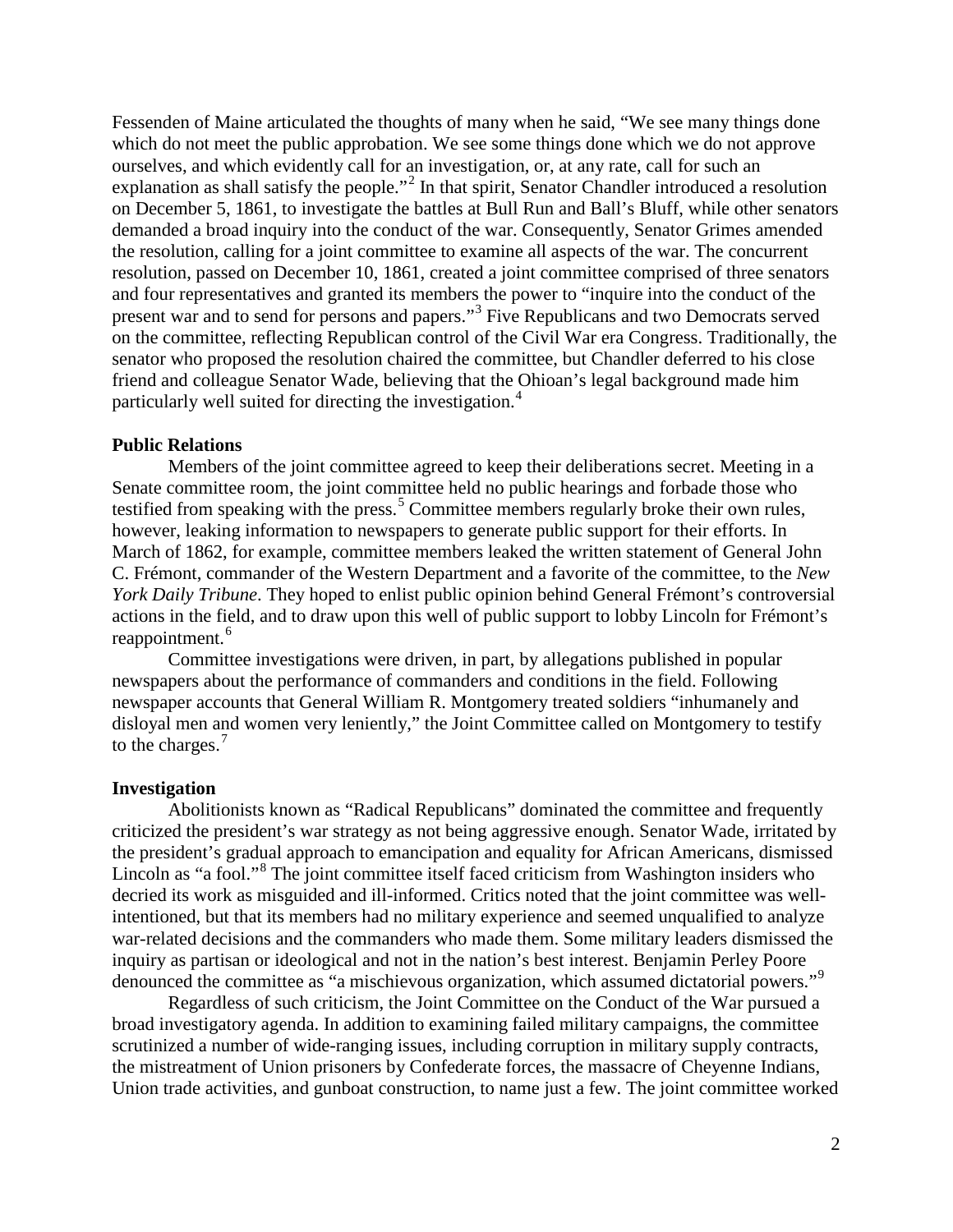through two Congresses, meeting 272 times over four years. Subcommittees were formed to maximize time and resources and meet with as many witnesses as possible.<sup>[10](#page-3-1)</sup> Members frequently traveled outside of Washington, D.C., recording testimony from witnesses and making first-hand assessments of the war effort. One inquiry included a visit to a nearby army convalescent center in Alexandria, Virginia, to document the treatment of Union soldiers by medical teams.<sup>[11](#page-3-2)</sup>

Despite Senator Wade's withering assessment of Lincoln, the joint committee maintained friendly relations with the executive branch. President Lincoln and his successor Andrew Johnson (a former member of the joint committee), and their cabinets, complied with committee requests for meetings and access to information. Members of the joint committee frequently blamed military commanders for Union losses, often accusing them of disloyalty to the government, and they pressed for changes in military command. They strongly encouraged Lincoln to remove Major General George McClellan from his command of the Army of the Potomac after successive losses early in the war. The president eventually relieved McClellan in November of 1862, but he did so on his own terms, largely disregarding the joint committee's recommendations. The joint committee proved more convincing in another case, however, and the president acquiesced to its demands that he approve the arrest and imprisonment of Brigadier General Charles Pomeroy Stone. The committee had long questioned Stone's loyalty, and blamed him for Union defeats.

#### **Outcome**

The Joint Committee on the Conduct of the War produced volumes of copious reports based on its field work and the testimony of dozens of witnesses. Published periodically throughout the committee's four-year tenure, these reports were often summarized in newspapers. Nevertheless, in comparison to other congressional investigations, the work of the Joint Committee on the Conduct of the War remained mostly unknown to the American public. Despite this low-profile status, the committee's investigations fulfilled the congressional responsibility for oversight during a time of national crisis. Committee members felt satisfied that their inquiry prompted President Lincoln to more carefully consider the strategy and evaluate the performance of his top field commanders. Interviews with military commanders provided detailed accounts of action in the field, while creating a record of wartime events which otherwise would not have been preserved.

<span id="page-2-0"></span> $\frac{1}{1}$ Benjamin Perley Poore, *Perley's Reminiscences of Sixty Years in the National Metropolis*, vol II, (Philadelphia: Hubbard Brothers, Publishers, 1886), 84-85; Margaret Leech, *Reveille in Washington, 1860-1865,* (New York:

<span id="page-2-2"></span><span id="page-2-1"></span><sup>&</sup>lt;sup>2</sup> The Congressional Globe,  $37<sup>th</sup>$  Cong., 2d sess., 9 Dec, 1861, 30.<br><sup>3</sup> The Congressional Globe,  $37<sup>th</sup>$  Cong., 2d sess., December 5, 9, 10, 1861, 16, 32, 40; Bruce Tap, Over Lincoln's Shoulder: The Committee o

<span id="page-2-4"></span><span id="page-2-3"></span><sup>&</sup>lt;sup>4</sup> The Congressional Globe,  $37<sup>th</sup>$  Cong., 2d sess., 17 Dec 1861, 110.<br><sup>5</sup> Elizabeth Joan Doyle, "The Conduct of the War, 1861," in Arthur M. Schlesinger, Jr. and Roger Bruns, eds.

<span id="page-2-5"></span>*Congress Investigates: A Documented History, 1792-1974*, vol II, 1204, 1228-1231. <sup>6</sup> Bruce Tap, *Over Lincoln's Shoulder: The Committee on the Conduct of the War*, (Lawrence: The University Press

<span id="page-2-7"></span><span id="page-2-6"></span><sup>&</sup>lt;sup>7</sup> "General Montgomery," *Chicago Tribune*, 14 Feb, 1862, 1.<br><sup>8</sup> Benjamin Wade to Caroline Wade, 25 Oct 1861, Benjamin F. Wade Papers, Manuscript Division, Library of Congress.